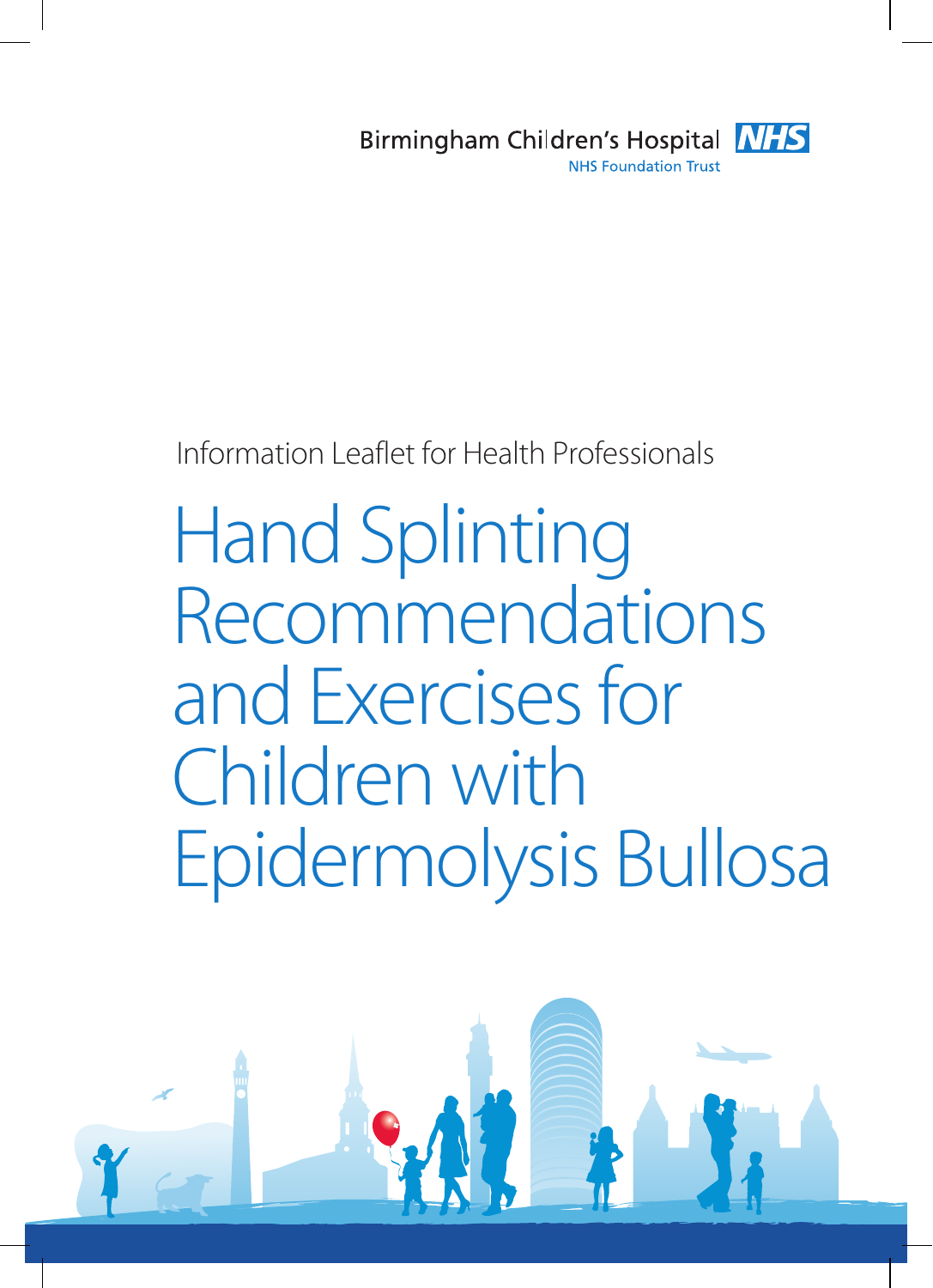Epidermolysis Bullosa (EB) is a rare genetic skin condition that can cause severe blisters. Frequent blistering can cause scarring and contractures of the hand. Splinting and exercises will not completely prevent the contractures but will maintain function for as long as possible. The child or young person will be the expert in their own condition and can guide the therapist on what works and does not work for them.

#### **Main objectives of splinting in EB;**

- 1. Retain abduction at first web space
- 2. Prevent pseudosyndactyly at web spaces
- 3. Prevent recurrent flexion contracture at the fingers

#### **Splinting Recommendations**

- 1. Ensure splinting is carried out in a very clean environment due to increased risk of infection with children and young people with EB
- 2. Ensure as little friction and handling as possible to reduce the possibility of blistering.
- 3. Use thermoplastic material.
- 4. If contractures are too severe, use otoform k silicone mould to gain some extension.
- 5. Secure splints with a bandage if joints are at risk of blistering.
- 6. Use soft strapping avoiding finger joints. Contour foam under strapping may allow straps to be tighter without risking skin breakdown.
- 7. Review at least every three months and please do not discharge as change in hand position can be rapid.
- 8. When padding is used, provide extra padding, strapping etc. to maintain hygiene
- 9. Padding or fleecy web can reduce pressure on the skin, but account for additional thickness when moulding to the limb and cleaning the splint.

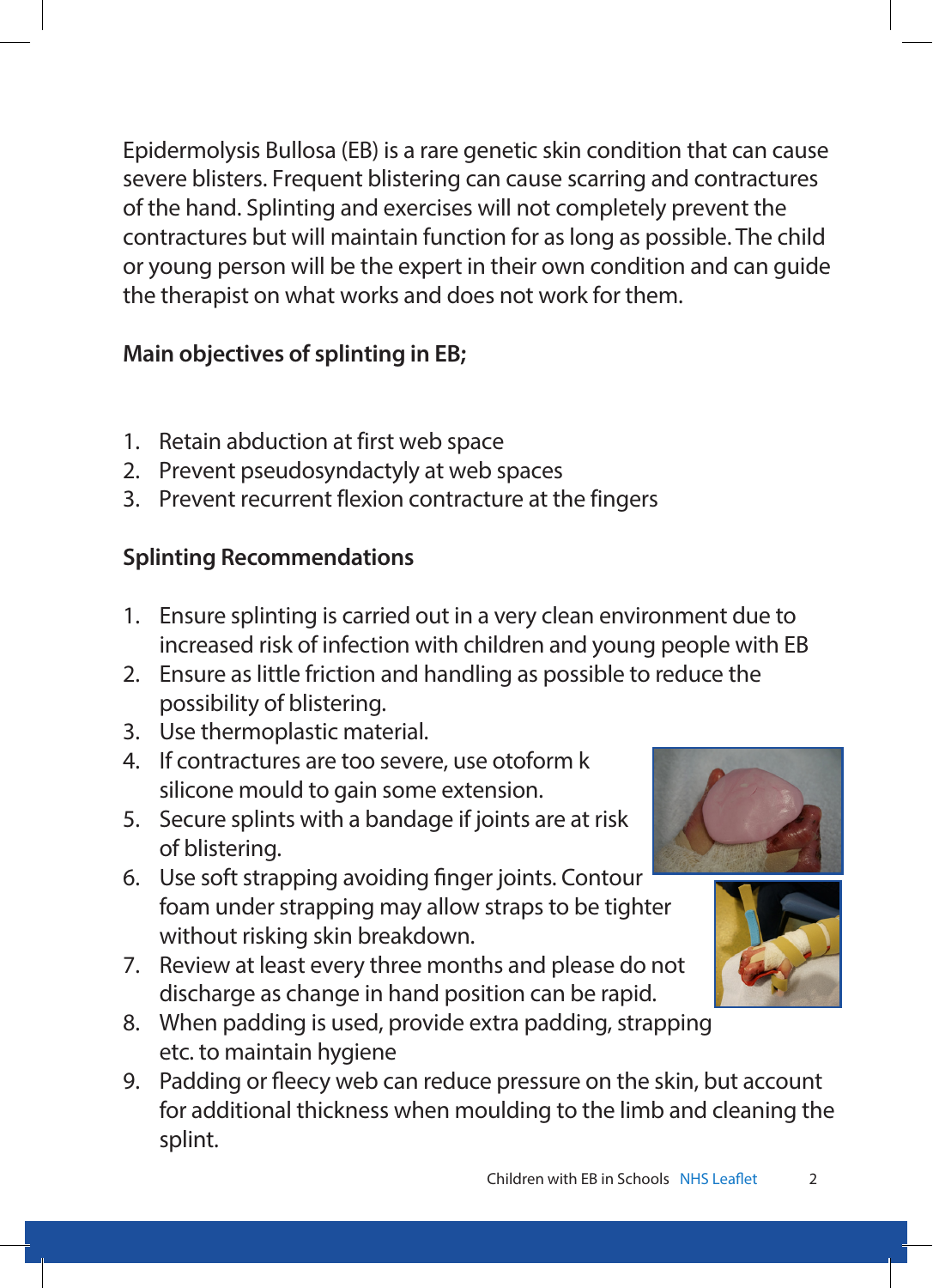- 10. Advise child and/or carers to clean the splint regularly with luke warm soapy water
- 11. Use a neutral skin moisturiser to minimise friction when fitting the splint to the hand. An emollient already used by the child is preferable.
- 12. Provide the child with a passive stretch to the point that the child identifies as comfortable or until the skin visibly blanches
- 13. Provide fine motor skill development activities

### **Wearing Regime & Exercises**

We recommend that splints are worn for 1 to 2 hour periods during the day to provide a passive stretch, maintain optimal positioning and allow opportunity for active movement within comfort. The splints should also be worn overnight unless there is any discomfort, redness blistering etc.

Active and passive range of movements of digits, thumb and wrist are to be encouraged every day to prevent contractures. Regular advice for development of fine motor skills is encouraged.

# **Wearing Regime & Exercises after hand surgery:**

Splinting usually occurs two weeks after hand surgery at the second change of dressing at Birmingham Children's Hospital. At this stage, early active movement is encouraged within the comfort zone followed by passive range of movement of thumb, digits and wrist once fully healed. Passively flex and extend the digits and thumb within patient's comfort zone or to point of immediate blanching. Apply as little pressure to the skin as possible when passively stretching.

We recommended splints are worn for 1 to 2 hour periods during the day to provide a passive stretch, maintain optimal positioning and allow opportunity for active movement within comfort. The splints are to be worn overnight unless there is any discomfort, redness or blistering.